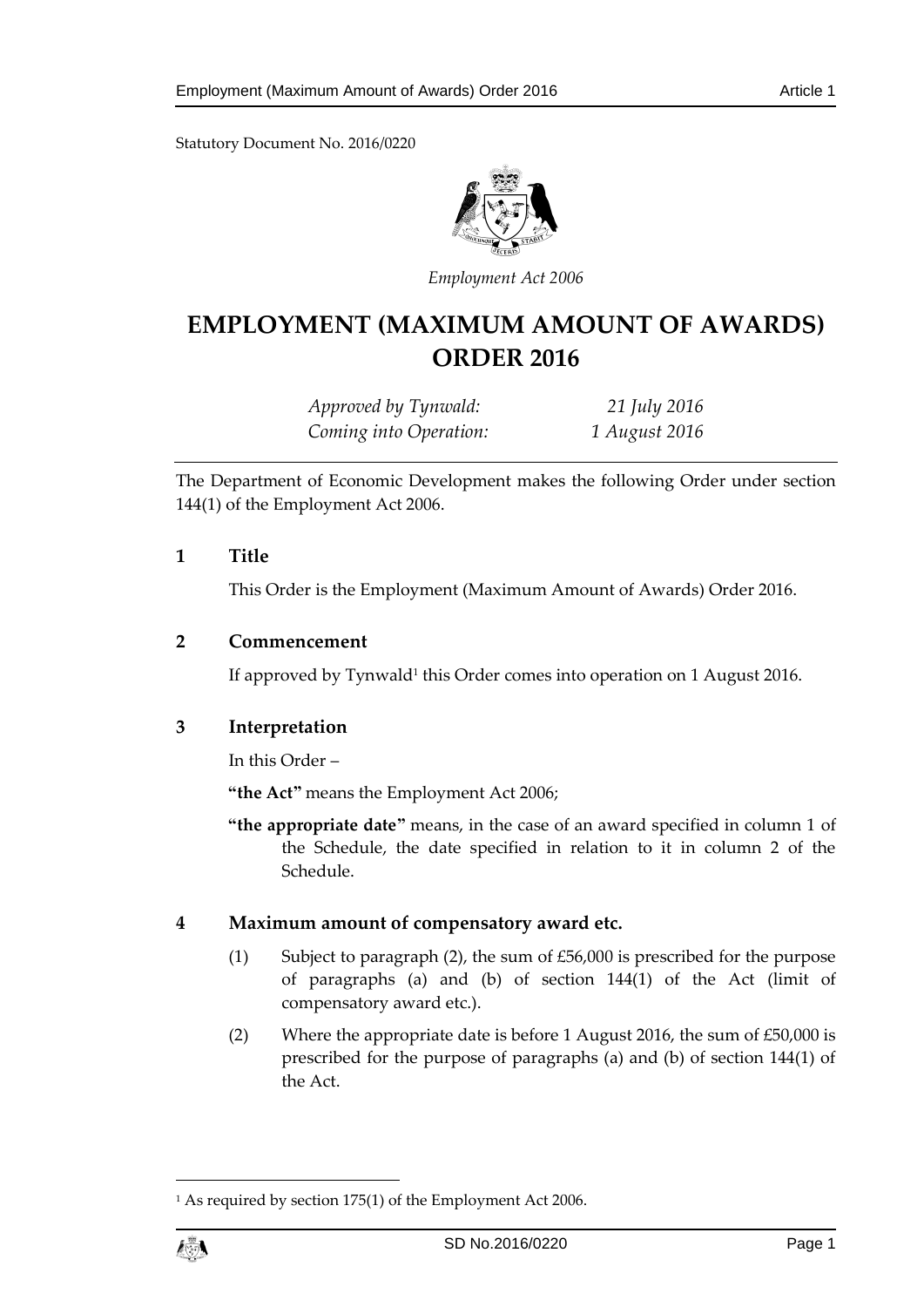## **5 Revocation**

The Employment (Maximum Amount of Awards) Order 2009<sup>2</sup> is revoked.

**MADE 22 JUNE 2016**

#### **LAURENCE SKELLY**

*Minister for Economic Development*

-



<sup>2</sup> SD 226/09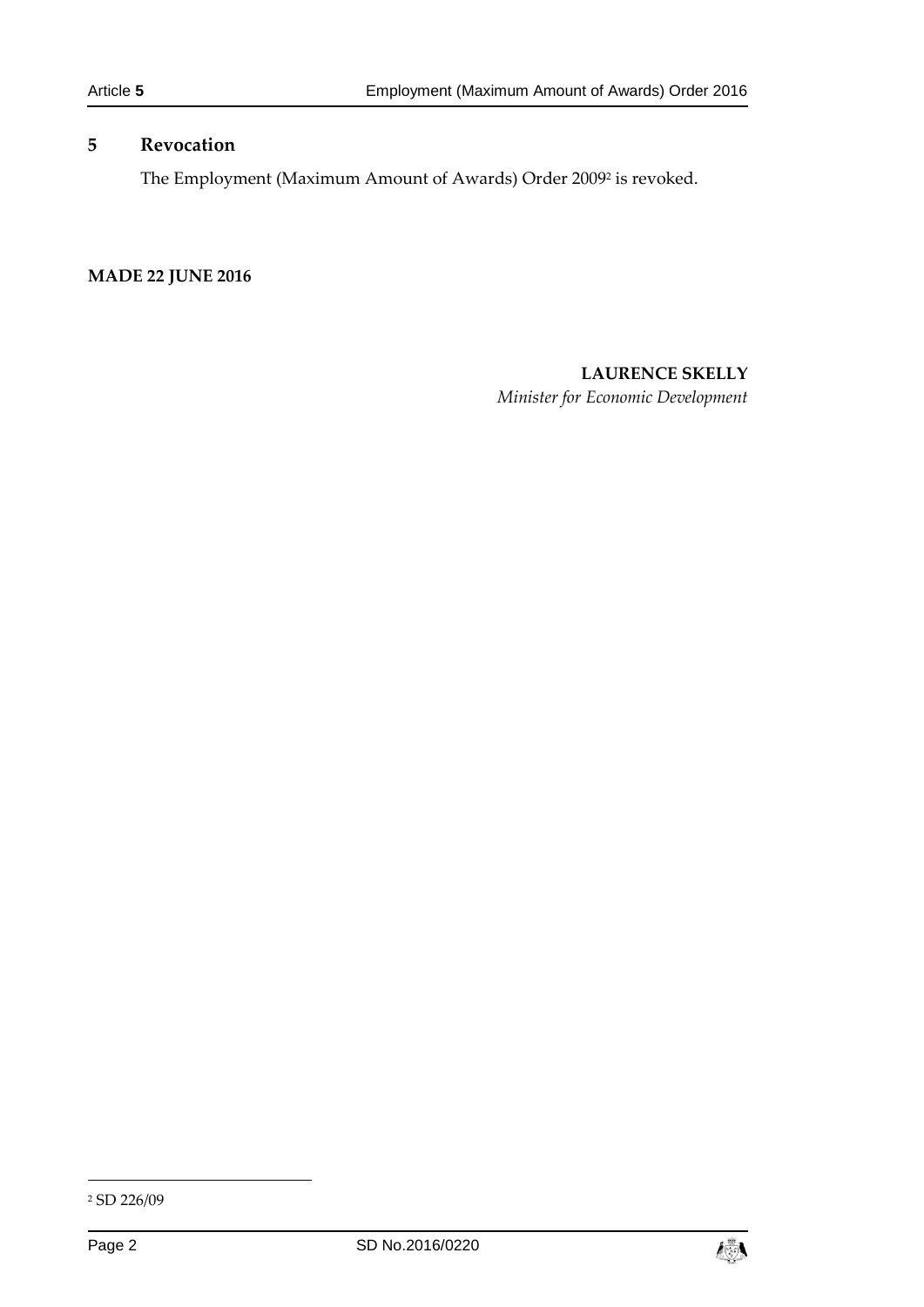### **SCHEDULE**

# [Article 3]

# **THE APPROPRIATE DATE**

| Column <sub>1</sub>                           | Column <sub>2</sub>                         |
|-----------------------------------------------|---------------------------------------------|
| Award                                         | Appropriate date                            |
| 1. Award under section $4(1)(a)$ of the Act   | The date of the conduct to which the        |
| (refusal of employment etc. on trade          | complaint relates (as defined in section    |
| union grounds).                               | $3(2)$ and $(3)$ of the Act).               |
| 2. Award under section $134(4)$ , $139(1)$ or | The effective date of termination as        |
| $(3)(a)$ of the Act (unfair dismissal etc.).  | defined by section 112(4) of the Act.       |
| 3. Award under section $37(1)(b)$ of the      | The date when the act complained of was     |
| Employment (Sex Discrimination) Act           | done for the purposes of section $42(3)$ of |
| 2000 (sex discrimination etc.).               | that Act.                                   |
| 4. Award under section $21(7)(b)$ of the      | The date of termination of the worker's     |
| Minimum Wage Act 2001 (detriment for          | contract.                                   |
| enforcing right to minimum wage).             |                                             |